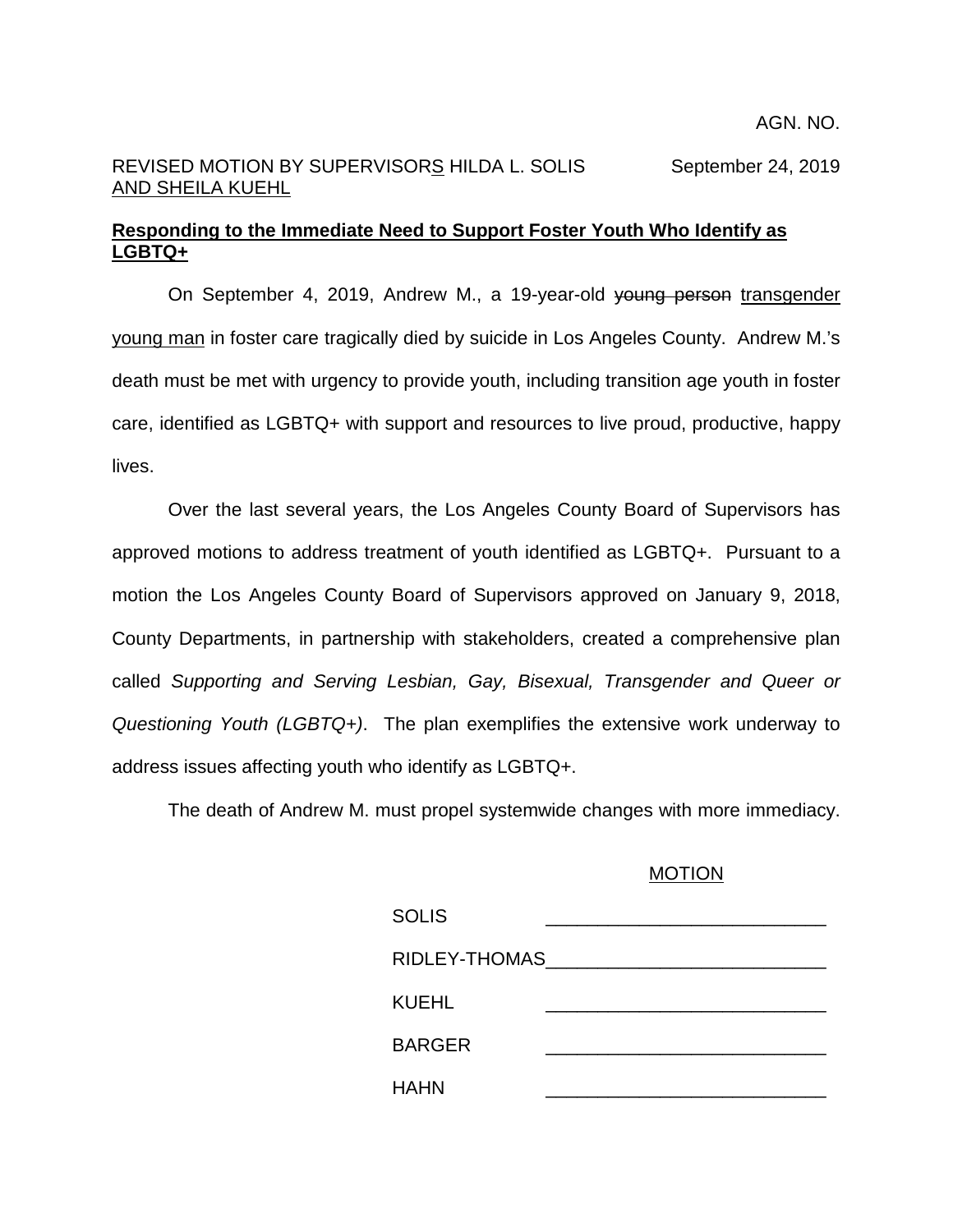In Andrew M.'s memory and that of other youth, continued efforts are necessary to create a system of support and to ensure the success of every foster youth who identifies as LGBTQ+.

**I, THEREFORE, MOVE** that the Board of Supervisors direct County Counsel to oversee the Office of Child Protection's investigation into the death of Andrew M. and report back in 60 days with:

- 1. An evaluation of the case and identification of any potential systemic issues, including but not limited to sexual orientation, gender, gender identity, and gender expression; and
- 2. Recommendations for strengthening or modifying relevant services.

**I, FURTHER, MOVE** that the Board of Supervisors direct the Department of Children & Family Services, in collaboration with the Chief Executive Office, Office of Child Protection, Department of Mental Health, and Probation Department, and in consultation with experts from the LGBTQ+ community, to:

- 1. Create and implement training for prospective caregivers, caregivers, and providers with DCFS and Probation on LGBTQ+ identity development, providing support, and knowledge of related resources in the community;
- 2. Create and implement, in consultation with labor partners, training for employees with DCFS and Probation on LGBTQ+ identity development, providing support, and knowledge of related resources in the community;
- 3. Create and implement prevention and intervention services that minimize family rejection when such services are necessary;
- 4. Create and implement services and youth development programs that focus on